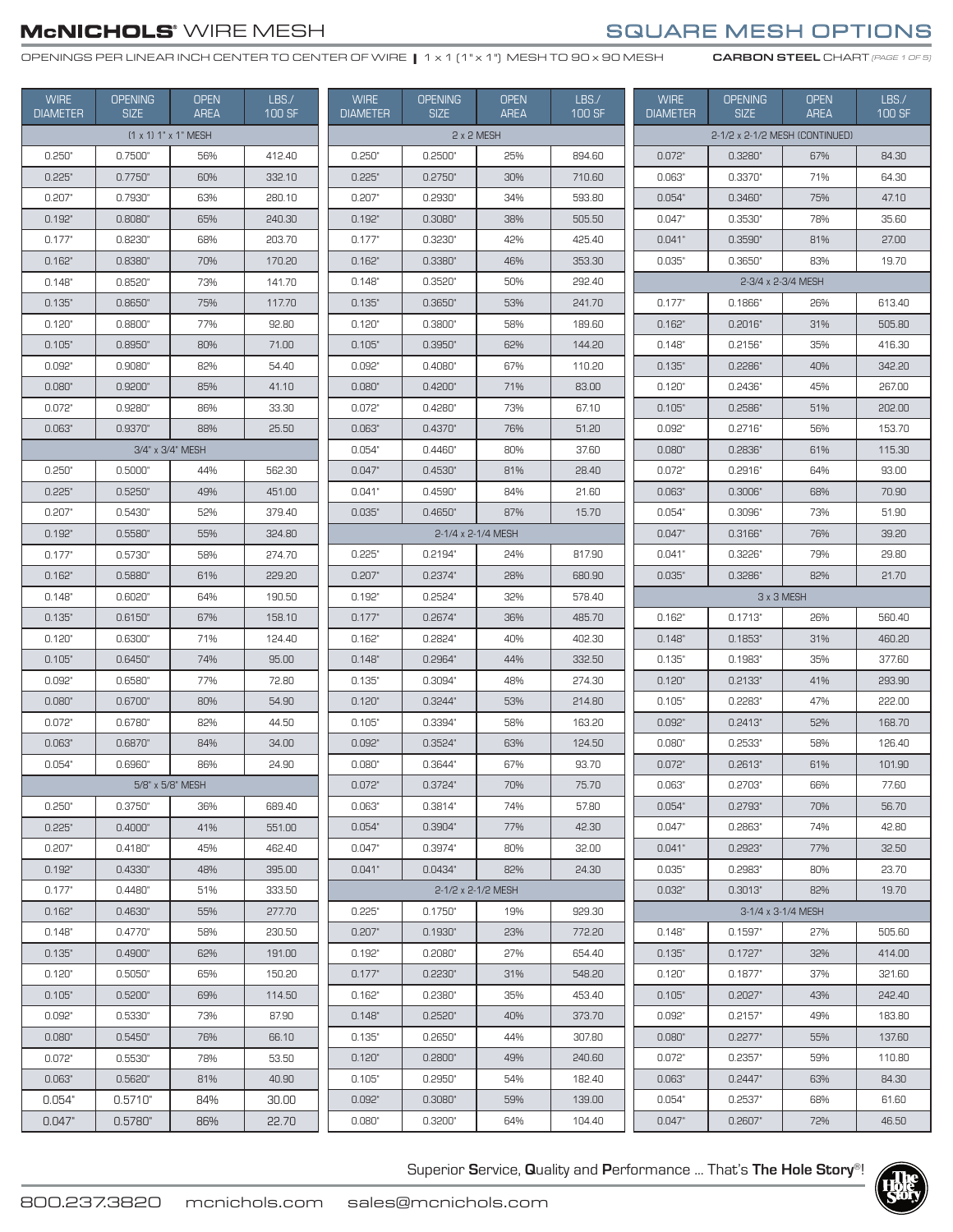OPENINGS PER LINEAR INCH CENTER TO CENTER OF WIRE | 1 x 1 (1" x 1") MESH TO 90 x 90 MESH

CARBON STEEL CHART (PAGE 2 OF 5)

| <b>WIRE</b><br><b>DIAMETER</b> | <b>OPENING</b><br><b>SIZE</b> | <b>OPEN</b><br><b>AREA</b>     | LBS.<br>100 SF | <b>WIRE</b><br><b>DIAMETER</b> | <b>OPENING</b><br>SIZE | <b>OPEN</b><br><b>AREA</b> | LBS.<br>100 SF | <b>WIRE</b><br><b>DIAMETER</b> | <b>OPENING</b><br><b>SIZE</b> | <b>OPEN</b><br><b>AREA</b> | LBS.<br>100 SF |
|--------------------------------|-------------------------------|--------------------------------|----------------|--------------------------------|------------------------|----------------------------|----------------|--------------------------------|-------------------------------|----------------------------|----------------|
|                                |                               | 3-1/4 x 3-1/4 MESH (CONTINUED) |                |                                |                        | 4-1/2 x 4-1/2 MESH         |                |                                | 6 x 6 MESH (CONTINUED)        |                            |                |
| 0.041"                         | 0.2667"                       | 75%                            | 35.30          | 0.120"                         | 0.1022"                | 21%                        | 447.90         | 0.054"                         | 0.1127"                       | 46%                        | 117.70         |
| 0.035"                         | 0.2727"                       | 79%                            | 25.60          | 0.105"                         | 0.1172"                | 28%                        | 333.70         | 0.047"                         | 0.1197"                       | 52%                        | 88.20          |
| 0.032"                         | 0.2757"                       | 80%                            | 21.40          | 0.092"                         | 0.1302"                | 34%                        | 263.90         | 0.041"                         | 0.1257"                       | 57%                        | 66.50          |
|                                |                               | 3-1/2 x 3-1/2 MESH             |                | 0.080"                         | 0.1422"                | 41%                        | 195.90         | 0.035"                         | 0.1317"                       | 63%                        | 48.10          |
| 0.148"                         | 0.1377"                       | 23%                            | 525.00         | 0.072"                         | 0.1502"                | 46%                        | 157.00         | 0.032"                         | 0.1347"                       | 66%                        | 40.00          |
| 0.135"                         | 0.1507"                       | 28%                            | 429.00         | 0.063"                         | 0.1592"                | 51%                        | 118.90         | 0.028"                         | 0.1387"                       | 70%                        | 30.50          |
| 0.120"                         | 0.1657"                       | 34%                            | 349.90         | 0.054"                         | 0.1682"                | 57%                        | 86.40          | 0.025"                         | 0.1417"                       | 73%                        | 24.30          |
| 0.105"                         | 0.1807"                       | 40%                            | 263.20         | 0.047"                         | 0.1752"                | 62%                        | 65.00          | 0.023"                         | 0.1437"                       | 75%                        | 20.50          |
| 0.092"                         | 0.1937"                       | 46%                            | 199.30         | 0.041"                         | 0.1812"                | 66%                        | 49.20          | 0.020"                         | 0.1467"                       | 78%                        | 15.50          |
| 0.080"                         | 0.2057"                       | 52%                            | 148.90         | 0.035"                         | 0.1872"                | 71%                        | 35.70          |                                | 6-1/2 x 6-1/2 MESH            |                            |                |
| 0.072"                         | 0.2137"                       | 56%                            | 119.80         | 0.032"                         | 0.1902"                | 73%                        | 29.80          | 0.092"                         | 0.0619"                       | 16%                        | 389.90         |
| 0.063"                         | 0.2227"                       | 61%                            | 91.10          | 0.028"                         | 0.1942"                | 76%                        | 22.80          | 0.080"                         | 0.0739"                       | 23%                        | 285.10         |
| 0.054"                         | 0.2317"                       | 66%                            | 66.50          | 0.025"                         | 0.1972"                | 79%                        | 18.10          | 0.072"                         | 0.0819"                       | 28%                        | 226.30         |
| 0.047"                         | 0.2387"                       | 70%                            | 50.20          |                                |                        | 5 x 5 MESH                 |                | 0.063"                         | 0.0909"                       | 35%                        | 169.60         |
| 0.041"                         | 0.2447"                       | 74%                            | 38.10          | 0.120"                         | 0.0800"                | 16%                        | 510.60         | 0.054"                         | $0.0999$ "                    | 42%                        | 128.60         |
| 0.035"                         | 0.2507"                       | 77%                            | 27.60          | 0.105"                         | 0.0950"                | 23%                        | 378.70         | 0.047"                         | 0.1069"                       | 48%                        | 96.10          |
| 0.032"                         | 0.2537"                       | 79%                            | 23.10          | 0.092"                         | 0.1080"                | 29%                        | 283.40         | 0.041"                         | 0.1129"                       | 54%                        | 72.40          |
|                                |                               | 3-3/4 x 3-3/4 MESH             |                | 0.080"                         | 0.1200"                | 36%                        | 220.60         | 0.035"                         | 0.1189"                       | 60%                        | 52.30          |
| 0.148"                         | 0.1187"                       | 20%                            | 571.30         | 0.072"                         | 0.1280"                | 41%                        | 176.40         | 0.032"                         | 0.1219"                       | 63%                        | 43.50          |
| 0.135"                         | 0.1317"                       | 24%                            | 465.90         | 0.063"                         | 0.1370"                | 47%                        | 133.20         | 0.028"                         | 0.1259"                       | 67%                        | 33.20          |
| 0.120"                         | 0.1467"                       | 30%                            | 360.10         | 0.054"                         | 0.1460"                | 53%                        | 96.70          | 0.025"                         | 0.1289"                       | 70%                        | 26.30          |
| 0.105"                         | 0.1617"                       | 37%                            | 284.50         | 0.047"                         | 0.1530"                | 59%                        | 72.60          | 0.023"                         | 0.1309"                       | 72%                        | 22.30          |
| 0.092"                         | 0.1747"                       | 43%                            | 215.00         | 0.041"                         | 0.1590"                | 63%                        | 54.90          | 0.020"                         | 0.1339"                       | 76%                        | 16.80          |
| 0.080"                         | 0.1867"                       | 49%                            | 160.40         | 0.035"                         | 0.1650"                | 68%                        | 39.80          |                                | 7 x 7 MESH                    |                            |                |
| 0.072"                         | 0.1947"                       | 53%                            | 128.90         | 0.032"                         | 0.1680"                | 71%                        | 33.20          | 0.080"                         | 0.0629"                       | 19%                        | 312.20         |
| 0.063"                         | 0.2037"                       | 58%                            | 97.90          | 0.028"                         | 0.1720"                | 74%                        | 25.30          | 0.072"                         | 0.0709"                       | 25%                        | 247.20         |
| 0.054"                         | 0.2127"                       | 64%                            | 71.40          | 0.025"                         | 0.1750"                | 77%                        | 20.20          | 0.063"                         | 0.0799"                       | 31%                        | 184.70         |
| 0.047"                         | 0.2197"                       | 68%                            | 53.80          | 0.023"                         | 0.1770"                | 78%                        | 17.00          | 0.054"                         | 0.0889"                       | 39%                        | 139.70         |
| 0.041"                         | 0.2257"                       | 72%                            | 40.80          |                                |                        | 5-1/2 x 5-1/2 MESH         |                | 0.047"                         | 0.0959"                       | 45%                        | 104.20         |
| 0.035"                         | 0.2317"                       | 76%                            | 29.70          | 0.105"                         | 0.0768"                | 18%                        | 448.30         | 0.041"                         | 0.1019"                       | 51%                        | 78.40          |
| 0.032"                         | 0.2347"                       | 78%                            | 24.80          | 0.092"                         | 0.0898"                | 24%                        | 317.30         | 0.035                          | 0.1079                        | 57%                        | 56.50          |
|                                |                               | 4 x 4 MESH                     |                | 0.080"                         | 0.1018"                | 31%                        | 233.90         | 0.032"                         | 0.1109"                       | 60%                        | 47.00          |
| 0.148"                         | 0.1020"                       | 17%                            | 619.10         | 0.072"                         | 0.1098"                | 37%                        | 196.30         | 0.028"                         | 0.1149"                       | 65%                        | 35.80          |
| 0.135"                         | 0.1150"                       | 21%                            | 503.80         | 0.063"                         | 0.1188"                | 43%                        | 147.90         | 0.025"                         | 0.1179"                       | 68%                        | 28.40          |
| 0.120"                         | 0.1300"                       | 27%                            | 388.60         | 0.054"                         | 0.1278"                | 49%                        | 107.10         | 0.023"                         | 0.1199"                       | 71%                        | 24.00          |
| 0.105"                         | 0.1450"                       | 34%                            | 306.20         | 0.047"                         | 0.1348"                | 55%                        | 80.30          | 0.020"                         | 0.1229"                       | 74%                        | 18.10          |
| 0.092"                         | 0.1580"                       | 40%                            | 231.00         | 0.041"                         | 0.1408"                | 60%                        | 60.70          | 0.018"                         | 0.1249"                       | 77%                        | 14.60          |
| 0.080"                         | 0.1700"                       | 46%                            | 172.10         | 0.035"                         | 0.1468"                | 65%                        | 43.90          |                                | 7-1/2 x 7-1/2 MESH            |                            |                |
| 0.072"                         | 0.1780"                       | 51%                            | 138.20         | 0.032"                         | 0.1498"                | 68%                        | 36.60          | 0.080"                         | 0.0533"                       | 16%                        | 317.48         |
| 0.063"                         | 0.1870"                       | 56%                            | 104.80         | 0.028"                         | 0.1538"                | 72%                        | 27.90          | 0.072"                         | 0.0613"                       | 21%                        | 257.16         |
| 0.054"                         | 0.1960"                       | 62%                            | 76.40          | 0.025"                         | 0.1568"                | 74%                        | 22.20          | 0.063"                         | 0.0703"                       | 28%                        | 200.30         |
| 0.047"                         | 0.2030"                       | 66%                            | 57.60          | 0.023"                         | 0.1588"                | 76%                        | 18.80          | 0.054"                         | 0.0793"                       | 35%                        | 151.00         |
| 0.041"                         | 0.2090"                       | 70%                            | 43.60          |                                |                        | 6 x 6 MESH                 |                | 0.047"                         | 0.0863"                       | 42%                        | 112.50         |
| 0.035"                         | 0.2150"                       | 74%                            | 31.70          | 0.092"                         | 0.0747"                | 20%                        | 352.80         | 0.041"                         | 0.0923"                       | 48%                        | 84.40          |
| 0.032"                         | 0.2180"                       | 76%                            | 26.40          | 0.080"                         | 0.0867"                | 27%                        | 259.10         | 0.035"                         | 0.0983"                       | 54%                        | 60.80          |
| 0.028"                         | 0.2220"                       | 79%                            | 20.20          | 0.072"                         | 0.0947"                | 33%                        | 216.90         | 0.032"                         | 0.1013"                       | 58%                        | 50.60          |
| 0.025"                         | 0.2250"                       | 81%                            | 16.10          | 0.063"                         | 0.1037"                | 39%                        | 163.00         | 0.028"                         | 0.1053"                       | 62%                        | 38.40          |

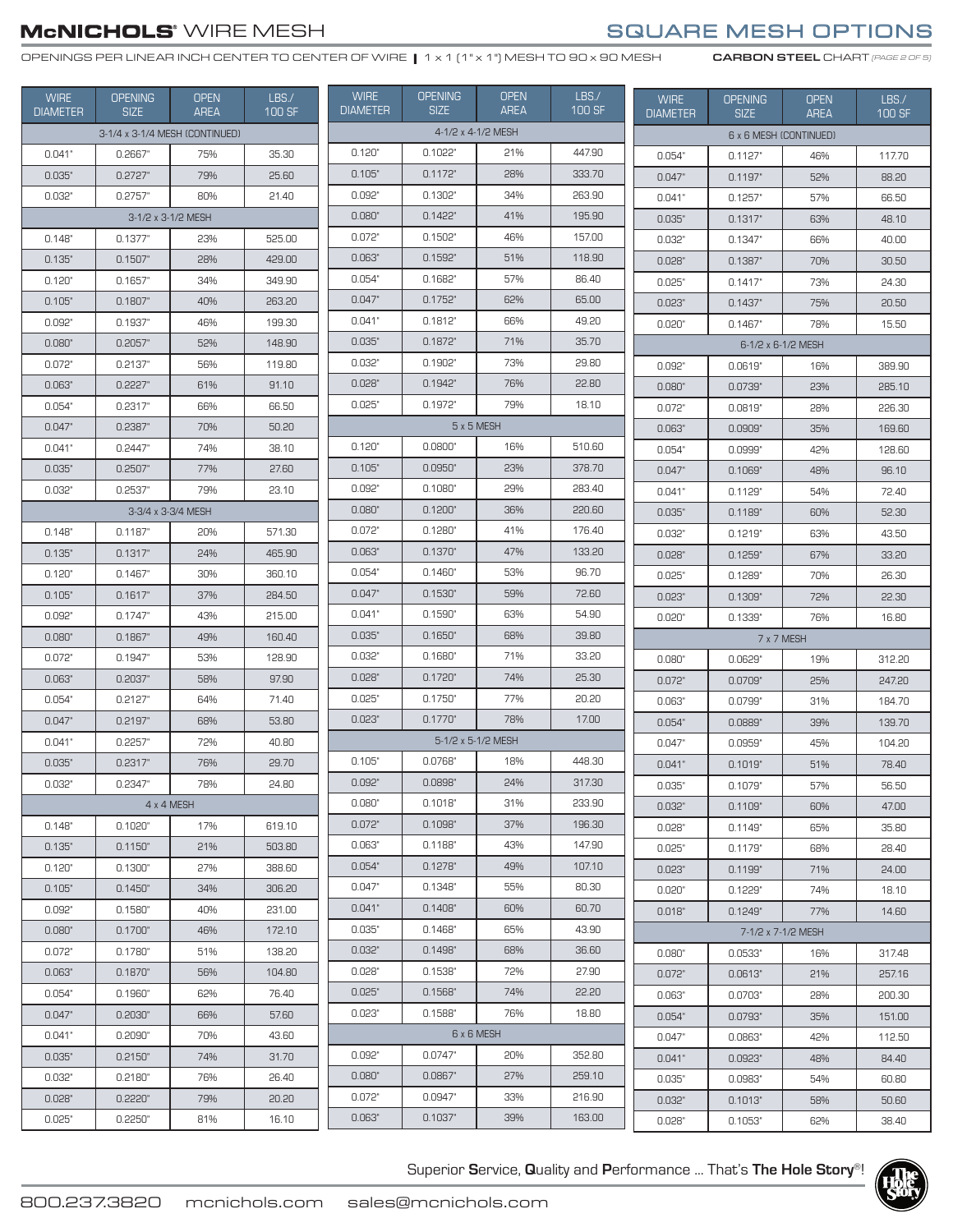OPENINGS PER LINEAR INCH CENTER TO CENTER OF WIRE | 1 x 1 (1" x 1") MESH TO 90 x 90 MESH

CARBON STEEL CHART (PAGE 3 OF 5)

| <b>WIRE</b><br><b>DIAMETER</b> | <b>OPENING</b><br><b>SIZE</b> | <b>OPEN</b><br><b>AREA</b>     | LBS.<br>100 SF | <b>WIRE</b><br><b>DIAMETER</b> | <b>OPENING</b><br><b>SIZE</b> | <b>OPEN</b><br><b>AREA</b> | LBS.<br>100 SF | <b>WIRE</b><br><b>DIAMETER</b> | <b>OPENING</b><br><b>SIZE</b> | <b>OPEN</b><br><b>AREA</b> | LBS.<br>100 SF |
|--------------------------------|-------------------------------|--------------------------------|----------------|--------------------------------|-------------------------------|----------------------------|----------------|--------------------------------|-------------------------------|----------------------------|----------------|
|                                |                               | 7-1/2 x 7-1/2 MESH (CONTINUED) |                |                                |                               | 9-1/2 x 9-1/2 MESH         |                |                                |                               | 12 x 12 MESH (CONTINUED)   |                |
| 0.025"                         | 0.1083"                       | 66%                            | 30.50          | 0.063"                         | 0.0423"                       | 16%                        | 267.30         | 0.028"                         | 0.0553"                       | 44%                        | 63.50          |
| 0.023"                         | 0.1103"                       | 68%                            | 25.80          | 0.054"                         | 0.0513"                       | 24%                        | 189.30         | 0.025"                         | 0.0583                        | 48%                        | 50.10          |
| 0.020"                         | 0.1133"                       | 72%                            | 19.40          | 0.047"                         | 0.0583"                       | 31%                        | 147.10         | 0.023"                         | 0.0603"                       | 52%                        | 42.20          |
| 0.018"                         | 0.1153"                       | 75%                            | 15.70          | 0.041"                         | 0.0643"                       | 37%                        | 109.70         | 0.020"                         | 0.0633"                       | 57%                        | 31.60          |
| 8 x 8 MESH                     |                               |                                | 0.035"         | 0.0703"                        | 45%                           | 78.50                      | 0.018"         | 0.0653"                        | 61%                           | 25.50                      |                |
| 0.072"                         | 0.0530                        | 18%                            | 291.10         | 0.032"                         | 0.0733"                       | 49%                        | 65.10          | 0.017"                         | 0.0663                        | 63%                        | 22.70          |
| 0.063"                         | 0.0620"                       | 25%                            | 216.30         | 0.028"                         | 0.0773"                       | 54%                        | 49.30          | 0.016"                         | 0.0673"                       | 65%                        | 20.00          |
| 0.054"                         | 0.0710"                       | 32%                            | 162.70         | 0.025"                         | 0.0803"                       | 58%                        | 39.10          | 0.015"                         | 0.0683"                       | 67%                        | 17.60          |
| 0.047"                         | 0.0780"                       | 39%                            | 120.90         | 0.023"                         | 0.0823"                       | 61%                        | 32.90          | 0.014"                         | 0.0693"                       | 69%                        | 15.30          |
| 0.041"                         | 0.0840"                       | 45%                            | 90.60          | 0.020"                         | 0.0853"                       | 66%                        | 24.80          |                                |                               | 13 x 13 MESH               |                |
| 0.035"                         | 0.0900"                       | 52%                            | 65.10          | 0.018"                         | 0.0873"                       | 69%                        | 20.00          | 0.041"                         | 0.0359"                       | 22%                        | 150.60         |
| 0.032"                         | 0.0930"                       | 55%                            | 54.10          | 0.017"                         | 0.0883"                       | 70%                        | 17.80          | 0.035"                         | 0.0419"                       | 30%                        | 106.40         |
| 0.028"                         | 0.0970"                       | 60%                            | 41.10          | 0.016"                         | 0.0893"                       | 72%                        | 15.70          | 0.032"                         | 0.0449"                       | 34%                        | 92.30          |
| 0.025"                         | 0.1000"                       | 64%                            | 32.60          |                                |                               | 10 x 10 MESH               |                | 0.028"                         | 0.0489"                       | 40%                        | 69.40          |
| 0.023"                         | 0.1020"                       | 67%                            | 27.50          | 0.063"                         | 0.0370"                       | 14%                        | 285.40         | 0.025"                         | 0.0519"                       | 46%                        | 54.70          |
| 0.020"                         | 0.1050"                       | 71%                            | 20.70          | 0.054"                         | 0.0460"                       | 21%                        | 201.50         | 0.023"                         | 0.0539"                       | 49%                        | 45.90          |
| 0.018"                         | 0.1070"                       | 73%                            | 16.80          | 0.047"                         | 0.0530"                       | 28%                        | 148.40         | 0.020"                         | 0.0569"                       | 55%                        | 34.40          |
| 0.017"                         | 0.1080"                       | 75%                            | 14.90          | 0.041"                         | 0.0590"                       | 35%                        | 116.30         | 0.018"                         | 0.0589"                       | 59%                        | 27.70          |
|                                |                               | 8-1/2 x 8-1/2 MESH             |                | 0.035"                         | 0.0650"                       | 42%                        | 83.10          | 0.017"                         | 0.0599"                       | 61%                        | 24.60          |
| 0.072"                         | 0.0456                        | 15%                            | 314.30         | 0.032"                         | 0.0680"                       | 46%                        | 68.80          | 0.016"                         | 0.0609"                       | 63%                        | 21.80          |
| 0.063"                         | 0.0546"                       | 22%                            | 232.80         | 0.028"                         | 0.0720"                       | 52%                        | 52.10          | 0.015"                         | 0.0619"                       | 65%                        | 19.10          |
| 0.054"                         | 0.0636"                       | 29%                            | 165.90         | 0.025"                         | 0.0750                        | 56%                        | 41.20          | 0.014"                         | 0.0629"                       | 67%                        | 16.60          |
| 0.047"                         | 0.0706"                       | 36%                            | 129.40         | 0.023"                         | 0.0770"                       | 59%                        | 34.70          |                                |                               | 14 x 14 MESH               |                |
| 0.041"                         | 0.0766"                       | 42%                            | 96.80          | 0.020"                         | 0.0800"                       | 64%                        | 26.10          | 0.041"                         | 0.0304"                       | 18%                        | 165.00         |
| 0.035"                         | 0.0826"                       | 49%                            | 69.50          | 0.018"                         | 0.0820"                       | 67%                        | 21.10          | 0.035"                         | 0.0364"                       | 25%                        | 116.10         |
| 0.032"                         | 0.0856"                       | 53%                            | 57.70          | 0.017"                         | 0.0830"                       | 69%                        | 18.80          | 0.032"                         | 0.0394"                       | 30%                        | 100.50         |
| 0.028"                         | 0.0896"                       | 58%                            | 43.80          | 0.016"                         | 0.0840"                       | 71%                        | 16.60          | 0.028"                         | 0.0434"                       | 36%                        | 75.50          |
| 0.025"                         | 0.0926"                       | 62%                            | 34.80          | 0.015"                         | 0.0850"                       | 72%                        | 14.60          | 0.025"                         | 0.0464"                       | 42%                        | 59.30          |
| 0.023"                         | 0.0946"                       | 65%                            | 29.30          |                                |                               | 11 x 11 MESH               |                | 0.023"                         | 0.0484"                       | 45%                        | 49.80          |
| 0.020"                         | 0.0976"                       | 69%                            | 22.10          | 0.054"                         | 0.0369"                       | 17%                        | 226.90         | 0.020"                         | 0.0514"                       | 51%                        | 37.20          |
| 0.018"                         | 0.0996"                       | 72%                            | 17.80          | 0.047"                         | 0.0439                        | 23%                        | 166.30         | 0.018"                         | 0.0534                        | 55%                        | 29.90          |
| 0.017"                         | 0.1006"                       | 73%                            | 15.90          | 0.041"                         | 0.0499"                       | 30%                        | 123.30         | 0.017"                         | 0.0544"                       | 57%                        | 26.60          |
|                                |                               | 9 x 9 MESH                     |                | 0.035"                         | 0.0559"                       | 38%                        | 92.40          | 0.016"                         | 0.0554"                       | 59%                        | 23.50          |
| 0.072"                         | 0.0391"                       | 12%                            | 338.20         | 0.032"                         | 0.0589"                       | 42%                        | 76.40          | 0.015"                         | 0.0564"                       | 62%                        | 20.60          |
| 0.063"                         | 0.0481"                       | 19%                            | 249.80         | 0.028"                         | 0.0629"                       | 48%                        | 57.80          | 0.014"                         | 0.0574"                       | 64%                        | 17.90          |
| 0.054"                         | 0.0571"                       | 26%                            | 177.40         | 0.025"                         | 0.0659"                       | 53%                        | 45.60          | 0.0135"                        | 0.0575"                       | 65%                        | 16.60          |
| 0.047"                         | 0.0641"                       | 33%                            | 138.20         | 0.023"                         | 0.0679"                       | 56%                        | 38.40          | 0.013"                         | 0.0584"                       | 66%                        | 15.40          |
| 0.041"                         | 0.0701"                       | 40%                            | 103.20         | 0.020"                         | 0.0709"                       | 61%                        | 28.80          | 0.012"                         | 0.0594"                       | 68%                        | 13.10          |
| 0.035"                         | 0.0761"                       | 47%                            | 74.00          | 0.018"                         | 0.0729"                       | 64%                        | 23.30          | 0.011"                         | 0.0604"                       | 71%                        | 11.00          |
| 0.032"                         | 0.0791"                       | 51%                            | 61.40          | 0.017"                         | 0.0739"                       | 66%                        | 20.70          | 0.010"                         | 0.0614"                       | 73%                        | 9.00           |
| 0.028"                         | 0.0831"                       | 56%                            | 46.60          | 0.016"                         | 0.0749"                       | 68%                        | 18.30          |                                |                               | 15 x 15 MESH               |                |
| 0.025"                         | 0.0861"                       | 60%                            | 36.90          | 0.015"                         | 0.0759"                       | 70%                        | 16.10          | 0.041"                         | 0.0257"                       | 15%                        | 180.00         |
| 0.023"                         | 0.0881"                       | 63%                            | 31.10          |                                |                               | 12 x 12 MESH               |                | 0.035"                         | 0.0317"                       | 23%                        | 126.20         |
| 0.020"                         | 0.0911"                       | 67%                            | 23.40          | 0.047"                         | 0.0363"                       | 19%                        | 185.10         | 0.032"                         | 0.0347"                       | 27%                        | 103.60         |
| 0.018"                         | 0.0931"                       | 70%                            | 18.90          | 0.041"                         | 0.0423"                       | 25%                        | 136.70         | 0.028"                         | 0.0387"                       | 34%                        | 77.60          |
| 0.017"                         | 0.0941"                       | 72%                            | 16.80          | 0.035"                         | 0.0483"                       | 33%                        | 102.10         | 0.025"                         | 0.0417"                       | 39%                        | 64.10          |
| 0.016"                         | 0.0951"                       | 73%                            | 14.90          | 0.032"                         | 0.0513"                       | 38%                        | 84.30          | 0.023"                         | 0.0437"                       | 43%                        | 53.70          |

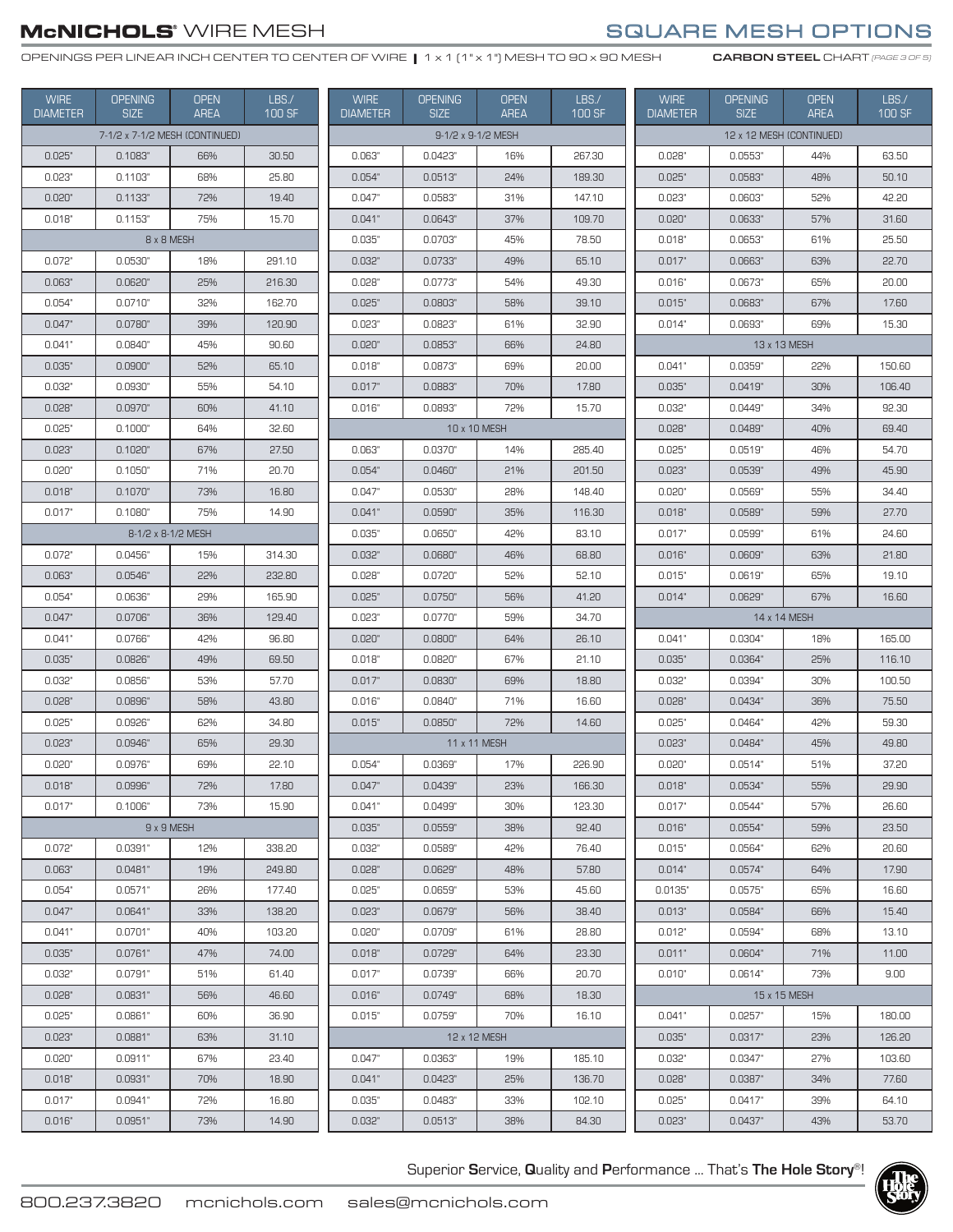OPENINGS PER LINEAR INCH CENTER TO CENTER OF WIRE | 1 x 1 (1" x 1") MESH TO 90 x 90 MESH

CARBON STEEL CHART (PAGE 4 OF 5)

| 15 x 15 MESH (CONTINUED)<br>20 x 20 MESH<br>24 x 24 MESH (CONTINUED)<br>0.020"<br>0.0467"<br>49%<br>40.10<br>0.032"<br>0.0180"<br>13%<br>147.90<br>0.0095"<br>60%<br>14.20<br>0.0322"<br>0.018"<br>0.0487"<br>53%<br>32.20<br>0.028"<br>0.0220"<br>19%<br>109.30<br>0.009"<br>0.0327"<br>62%<br>12.70<br>0.017"<br>0.0497"<br>56%<br>28.60<br>0.025"<br>0.0250"<br>25%<br>85.00<br>0.0085"<br>0.0332"<br>64%<br>11.30<br>0.016"<br>0.0507"<br>58%<br>25.30<br>0.023"<br>0.0270"<br>29%<br>70.80<br>0.008"<br>0.0337"<br>65%<br>10.00<br>0.015"<br>0.0517"<br>60%<br>22.10<br>0.020"<br>36%<br>55.20<br>67%<br>8.80<br>0.0300"<br>0.0075"<br>0.0342"<br>0.014"<br>0.0527"<br>63%<br>19.20<br>0.018"<br>0.0320"<br>41%<br>44.10<br>26 x 26 MESH<br>0.0135"<br>0.0532"<br>64%<br>17.90<br>0.017"<br>0.0330"<br>44%<br>39.10<br>0.020"<br>0.0185"<br>23%<br>71.30<br>0.013"<br>0.0537"<br>65%<br>16.50<br>0.0340"<br>46%<br>34.40<br>0.0205"<br>28%<br>56.60<br>0.016"<br>0.018"<br>0.012"<br>67%<br>49%<br>30.10<br>0.017"<br>31%<br>52.60<br>0.0547"<br>14.10<br>0.015"<br>0.0350"<br>0.0215"<br>0.011"<br>0.0557"<br>70%<br>11.80<br>0.0360"<br>52%<br>26.10<br>0.0225"<br>34%<br>46.10<br>0.014"<br>0.016"<br>0.010"<br>0.0567"<br>72%<br>9.70<br>0.0135"<br>0.0370"<br>53%<br>24.20<br>0.015"<br>0.0235"<br>37%<br>40.20<br>16 x 16 MESH<br>0.0370"<br>55%<br>22.40<br>0.014"<br>0.0245"<br>41%<br>34.70<br>0.013"<br>0.035"<br>0.0275"<br>19%<br>136.60<br>0.012"<br>58%<br>19.00<br>0.0135"<br>0.0250"<br>42%<br>32.10<br>0.0380"<br>0.032"<br>0.0305"<br>24%<br>111.90<br>0.011"<br>0.0390"<br>61%<br>15.90<br>0.013"<br>0.0255"<br>44%<br>29.70<br>0.028"<br>0.0345<br>31%<br>83.60<br>0.010"<br>0.0400"<br>64%<br>13.10<br>0.012"<br>0.0265"<br>48%<br>25.10<br>0.025"<br>0.0375"<br>36%<br>68.90<br>66%<br>11.80<br>0.0275"<br>51%<br>20.90<br>0.0095"<br>0.0405"<br>0.011"<br>0.023"<br>40%<br>57.70<br>67%<br>55%<br>17.20<br>0.0395"<br>0.009"<br>0.0410"<br>10.50<br>0.010"<br>0.0285"<br>0.020"<br>57%<br>15.50<br>0.0425"<br>46%<br>43.00<br>22 x 22 MESH<br>0.0095"<br>0.0290"<br>0.018"<br>0.0445"<br>51%<br>34.50<br>0.028"<br>0.0175"<br>15%<br>123.20<br>0.009"<br>0.0295"<br>59%<br>13.80<br>0.017"<br>0.0455"<br>53%<br>30.70<br>0.025"<br>0.0205"<br>20%<br>95.40<br>0.0085"<br>61%<br>12.30<br>0.0300"<br>0.016"<br>0.0465"<br>55%<br>27.10<br>0.023"<br>0.0225"<br>25%<br>79.30<br>0.008"<br>0.0305"<br>63%<br>10.90<br>0.015"<br>0.0475"<br>58%<br>23.70<br>0.020"<br>32%<br>58.50<br>0.0075"<br>0.0310"<br>65%<br>9.50<br>0.0255"<br>0.014"<br>0.0485"<br>60%<br>20.60<br>0.018"<br>0.0275"<br>37%<br>49.10<br>28 x 28 MESH<br>62%<br>19.10<br>0.0177"<br>25%<br>61.80<br>0.0135"<br>0.0490"<br>0.017"<br>0.0285"<br>39%<br>43.50<br>0.018"<br>0.013"<br>63%<br>17.70<br>0.0295"<br>38.20<br>27%<br>54.50<br>0.0495"<br>0.016"<br>42%<br>0.017"<br>0.0187"<br>65%<br>30%<br>50.30<br>0.012"<br>0.0505"<br>15.00<br>0.015"<br>0.0305"<br>45%<br>33.40<br>0.016"<br>0.0197"<br>0.011"<br>0.0515"<br>68%<br>12.60<br>0.014"<br>0.0315"<br>28.90<br>34%<br>43.70<br>48%<br>0.015"<br>0.0207"<br>0.010"<br>0.0525"<br>71%<br>10.40<br>50%<br>26.80<br>0.014"<br>0.0217"<br>37%<br>37.70<br>0.0135"<br>0.0320"<br>0.0095"<br>72%<br>9.40<br>51%<br>24.80<br>39%<br>34.90<br>0.0530"<br>0.013"<br>0.0325"<br>0.0135"<br>0.0222<br>0.012"<br>54%<br>21.00<br>0.013"<br>0.0227"<br>40%<br>32.20<br>18 x 18 MESH<br>0.0335"<br>0.035"<br>0.0206"<br>14%<br>158.40<br>0.011"<br>0.0345"<br>58%<br>17.50<br>0.012"<br>0.0237"<br>44%<br>27.20<br>0.032"<br>0.0236"<br>18%<br>129.40<br>0.010"<br>0.0355"<br>61%<br>14.40<br>0.011"<br>48%<br>22.70<br>0.0247"<br>0.028"<br>0.0276"<br>25%<br>96.10<br>0.0095"<br>0.0360"<br>63%<br>13.00<br>0.010"<br>52%<br>18.60<br>0.0257"<br>0.025"<br>0.0306"<br>30%<br>75.00<br>0.009"<br>0.0365"<br>65%<br>0.0095"<br>0.0262"<br>54%<br>16.70<br>11.60<br>0.023"<br>0.0326"<br>34%<br>66.00<br>24 x 24 MESH<br>0.009"<br>0.0267"<br>56%<br>15.00<br>0.020"<br>0.0356"<br>41%<br>49.00<br>0.025"<br>0.0167"<br>16%<br>106.40<br>0.0085"<br>0.0272"<br>58%<br>13.30<br>0.018"<br>46%<br>39.20<br>20%<br>60%<br>0.0376"<br>0.023"<br>0.0187"<br>88.20<br>0.008"<br>0.0277"<br>11.80<br>0.017"<br>48%<br>0.020"<br>0.0217"<br>0.0075"<br>62%<br>10.30<br>0.0386"<br>34.80<br>27%<br>64.80<br>0.0282"<br>0.016"<br>0.0396"<br>51%<br>30.70<br>0.0237"<br>32%<br>51.50<br>0.018"<br>30 x 30 MESH<br>0.015"<br>0.0406"<br>53%<br>26.80<br>35%<br>48.00<br>0.017"<br>0.0163"<br>24%<br>59.20<br>0.017"<br>0.0247"<br>0.014"<br>0.0416"<br>56%<br>23.30<br>0.016"<br>0.0257"<br>38%<br>42.10<br>0.016"<br>0.0173"<br>27%<br>61.80<br>0.0135"<br>0.0421"<br>57%<br>21.60<br>0.015"<br>0.0267"<br>36.70<br>0.015"<br>30%<br>47.40<br>41%<br>0.0183"<br>0.013"<br>0.0426"<br>59%<br>20.00<br>0.0277"<br>31.80<br>0.014"<br>34%<br>40.80<br>0.014"<br>44%<br>0.0193"<br>62%<br>17.00<br>37.80<br>0.012"<br>0.0436"<br>0.0135"<br>0.0282"<br>46%<br>29.40<br>0.0135"<br>0.0198"<br>35%<br>0.011"<br>64%<br>14.20<br>37%<br>34.80<br>0.0446"<br>0.013"<br>0.0287"<br>47%<br>27.20<br>0.013"<br>0.0203"<br>0.010"<br>0.0456"<br>67%<br>11.70<br>0.012"<br>0.0297"<br>51%<br>23.00<br>0.012"<br>0.0213"<br>41%<br>29.40<br>0.0095"<br>69%<br>0.0307"<br>19.20<br>45%<br>24.50<br>0.0460"<br>10.50<br>0.011"<br>54%<br>0.011"<br>0.0223" | <b>WIRE</b><br><b>DIAMETER</b> | <b>OPENING</b><br><b>SIZE</b> | <b>OPEN</b><br><b>AREA</b> | LBS.<br>100 SF | <b>WIRE</b><br><b>DIAMETER</b> | <b>OPENING</b><br><b>SIZE</b> | <b>OPEN</b><br><b>AREA</b> | LBS.<br>100 SF | <b>WIRE</b><br><b>DIAMETER</b> | <b>OPENING</b><br><b>SIZE</b> | <b>OPEN</b><br><b>AREA</b> | LBS<br>100 SF |
|----------------------------------------------------------------------------------------------------------------------------------------------------------------------------------------------------------------------------------------------------------------------------------------------------------------------------------------------------------------------------------------------------------------------------------------------------------------------------------------------------------------------------------------------------------------------------------------------------------------------------------------------------------------------------------------------------------------------------------------------------------------------------------------------------------------------------------------------------------------------------------------------------------------------------------------------------------------------------------------------------------------------------------------------------------------------------------------------------------------------------------------------------------------------------------------------------------------------------------------------------------------------------------------------------------------------------------------------------------------------------------------------------------------------------------------------------------------------------------------------------------------------------------------------------------------------------------------------------------------------------------------------------------------------------------------------------------------------------------------------------------------------------------------------------------------------------------------------------------------------------------------------------------------------------------------------------------------------------------------------------------------------------------------------------------------------------------------------------------------------------------------------------------------------------------------------------------------------------------------------------------------------------------------------------------------------------------------------------------------------------------------------------------------------------------------------------------------------------------------------------------------------------------------------------------------------------------------------------------------------------------------------------------------------------------------------------------------------------------------------------------------------------------------------------------------------------------------------------------------------------------------------------------------------------------------------------------------------------------------------------------------------------------------------------------------------------------------------------------------------------------------------------------------------------------------------------------------------------------------------------------------------------------------------------------------------------------------------------------------------------------------------------------------------------------------------------------------------------------------------------------------------------------------------------------------------------------------------------------------------------------------------------------------------------------------------------------------------------------------------------------------------------------------------------------------------------------------------------------------------------------------------------------------------------------------------------------------------------------------------------------------------------------------------------------------------------------------------------------------------------------------------------------------------------------------------------------------------------------------------------------------------------------------------------------------------------------------------------------------------------------------------------------------------------------------------------------------------------------------------------------------------------------------------------------------------------------------------------------------------------------------------------------------------------------------------------------------------------------------------------------------------------------------------------------------------------------------------------------------------------------------------------------------------------------------------------------------------------------------------------------------------------------------------------------------------------------------------------------------------------------------------------------------------------------------------------------------------------------------------------------------------------------------------------------------------------------------------------------------------------|--------------------------------|-------------------------------|----------------------------|----------------|--------------------------------|-------------------------------|----------------------------|----------------|--------------------------------|-------------------------------|----------------------------|---------------|
|                                                                                                                                                                                                                                                                                                                                                                                                                                                                                                                                                                                                                                                                                                                                                                                                                                                                                                                                                                                                                                                                                                                                                                                                                                                                                                                                                                                                                                                                                                                                                                                                                                                                                                                                                                                                                                                                                                                                                                                                                                                                                                                                                                                                                                                                                                                                                                                                                                                                                                                                                                                                                                                                                                                                                                                                                                                                                                                                                                                                                                                                                                                                                                                                                                                                                                                                                                                                                                                                                                                                                                                                                                                                                                                                                                                                                                                                                                                                                                                                                                                                                                                                                                                                                                                                                                                                                                                                                                                                                                                                                                                                                                                                                                                                                                                                                                                                                                                                                                                                                                                                                                                                                                                                                                                                                                                                                                            |                                |                               |                            |                |                                |                               |                            |                |                                |                               |                            |               |
|                                                                                                                                                                                                                                                                                                                                                                                                                                                                                                                                                                                                                                                                                                                                                                                                                                                                                                                                                                                                                                                                                                                                                                                                                                                                                                                                                                                                                                                                                                                                                                                                                                                                                                                                                                                                                                                                                                                                                                                                                                                                                                                                                                                                                                                                                                                                                                                                                                                                                                                                                                                                                                                                                                                                                                                                                                                                                                                                                                                                                                                                                                                                                                                                                                                                                                                                                                                                                                                                                                                                                                                                                                                                                                                                                                                                                                                                                                                                                                                                                                                                                                                                                                                                                                                                                                                                                                                                                                                                                                                                                                                                                                                                                                                                                                                                                                                                                                                                                                                                                                                                                                                                                                                                                                                                                                                                                                            |                                |                               |                            |                |                                |                               |                            |                |                                |                               |                            |               |
|                                                                                                                                                                                                                                                                                                                                                                                                                                                                                                                                                                                                                                                                                                                                                                                                                                                                                                                                                                                                                                                                                                                                                                                                                                                                                                                                                                                                                                                                                                                                                                                                                                                                                                                                                                                                                                                                                                                                                                                                                                                                                                                                                                                                                                                                                                                                                                                                                                                                                                                                                                                                                                                                                                                                                                                                                                                                                                                                                                                                                                                                                                                                                                                                                                                                                                                                                                                                                                                                                                                                                                                                                                                                                                                                                                                                                                                                                                                                                                                                                                                                                                                                                                                                                                                                                                                                                                                                                                                                                                                                                                                                                                                                                                                                                                                                                                                                                                                                                                                                                                                                                                                                                                                                                                                                                                                                                                            |                                |                               |                            |                |                                |                               |                            |                |                                |                               |                            |               |
|                                                                                                                                                                                                                                                                                                                                                                                                                                                                                                                                                                                                                                                                                                                                                                                                                                                                                                                                                                                                                                                                                                                                                                                                                                                                                                                                                                                                                                                                                                                                                                                                                                                                                                                                                                                                                                                                                                                                                                                                                                                                                                                                                                                                                                                                                                                                                                                                                                                                                                                                                                                                                                                                                                                                                                                                                                                                                                                                                                                                                                                                                                                                                                                                                                                                                                                                                                                                                                                                                                                                                                                                                                                                                                                                                                                                                                                                                                                                                                                                                                                                                                                                                                                                                                                                                                                                                                                                                                                                                                                                                                                                                                                                                                                                                                                                                                                                                                                                                                                                                                                                                                                                                                                                                                                                                                                                                                            |                                |                               |                            |                |                                |                               |                            |                |                                |                               |                            |               |
|                                                                                                                                                                                                                                                                                                                                                                                                                                                                                                                                                                                                                                                                                                                                                                                                                                                                                                                                                                                                                                                                                                                                                                                                                                                                                                                                                                                                                                                                                                                                                                                                                                                                                                                                                                                                                                                                                                                                                                                                                                                                                                                                                                                                                                                                                                                                                                                                                                                                                                                                                                                                                                                                                                                                                                                                                                                                                                                                                                                                                                                                                                                                                                                                                                                                                                                                                                                                                                                                                                                                                                                                                                                                                                                                                                                                                                                                                                                                                                                                                                                                                                                                                                                                                                                                                                                                                                                                                                                                                                                                                                                                                                                                                                                                                                                                                                                                                                                                                                                                                                                                                                                                                                                                                                                                                                                                                                            |                                |                               |                            |                |                                |                               |                            |                |                                |                               |                            |               |
|                                                                                                                                                                                                                                                                                                                                                                                                                                                                                                                                                                                                                                                                                                                                                                                                                                                                                                                                                                                                                                                                                                                                                                                                                                                                                                                                                                                                                                                                                                                                                                                                                                                                                                                                                                                                                                                                                                                                                                                                                                                                                                                                                                                                                                                                                                                                                                                                                                                                                                                                                                                                                                                                                                                                                                                                                                                                                                                                                                                                                                                                                                                                                                                                                                                                                                                                                                                                                                                                                                                                                                                                                                                                                                                                                                                                                                                                                                                                                                                                                                                                                                                                                                                                                                                                                                                                                                                                                                                                                                                                                                                                                                                                                                                                                                                                                                                                                                                                                                                                                                                                                                                                                                                                                                                                                                                                                                            |                                |                               |                            |                |                                |                               |                            |                |                                |                               |                            |               |
|                                                                                                                                                                                                                                                                                                                                                                                                                                                                                                                                                                                                                                                                                                                                                                                                                                                                                                                                                                                                                                                                                                                                                                                                                                                                                                                                                                                                                                                                                                                                                                                                                                                                                                                                                                                                                                                                                                                                                                                                                                                                                                                                                                                                                                                                                                                                                                                                                                                                                                                                                                                                                                                                                                                                                                                                                                                                                                                                                                                                                                                                                                                                                                                                                                                                                                                                                                                                                                                                                                                                                                                                                                                                                                                                                                                                                                                                                                                                                                                                                                                                                                                                                                                                                                                                                                                                                                                                                                                                                                                                                                                                                                                                                                                                                                                                                                                                                                                                                                                                                                                                                                                                                                                                                                                                                                                                                                            |                                |                               |                            |                |                                |                               |                            |                |                                |                               |                            |               |
|                                                                                                                                                                                                                                                                                                                                                                                                                                                                                                                                                                                                                                                                                                                                                                                                                                                                                                                                                                                                                                                                                                                                                                                                                                                                                                                                                                                                                                                                                                                                                                                                                                                                                                                                                                                                                                                                                                                                                                                                                                                                                                                                                                                                                                                                                                                                                                                                                                                                                                                                                                                                                                                                                                                                                                                                                                                                                                                                                                                                                                                                                                                                                                                                                                                                                                                                                                                                                                                                                                                                                                                                                                                                                                                                                                                                                                                                                                                                                                                                                                                                                                                                                                                                                                                                                                                                                                                                                                                                                                                                                                                                                                                                                                                                                                                                                                                                                                                                                                                                                                                                                                                                                                                                                                                                                                                                                                            |                                |                               |                            |                |                                |                               |                            |                |                                |                               |                            |               |
|                                                                                                                                                                                                                                                                                                                                                                                                                                                                                                                                                                                                                                                                                                                                                                                                                                                                                                                                                                                                                                                                                                                                                                                                                                                                                                                                                                                                                                                                                                                                                                                                                                                                                                                                                                                                                                                                                                                                                                                                                                                                                                                                                                                                                                                                                                                                                                                                                                                                                                                                                                                                                                                                                                                                                                                                                                                                                                                                                                                                                                                                                                                                                                                                                                                                                                                                                                                                                                                                                                                                                                                                                                                                                                                                                                                                                                                                                                                                                                                                                                                                                                                                                                                                                                                                                                                                                                                                                                                                                                                                                                                                                                                                                                                                                                                                                                                                                                                                                                                                                                                                                                                                                                                                                                                                                                                                                                            |                                |                               |                            |                |                                |                               |                            |                |                                |                               |                            |               |
|                                                                                                                                                                                                                                                                                                                                                                                                                                                                                                                                                                                                                                                                                                                                                                                                                                                                                                                                                                                                                                                                                                                                                                                                                                                                                                                                                                                                                                                                                                                                                                                                                                                                                                                                                                                                                                                                                                                                                                                                                                                                                                                                                                                                                                                                                                                                                                                                                                                                                                                                                                                                                                                                                                                                                                                                                                                                                                                                                                                                                                                                                                                                                                                                                                                                                                                                                                                                                                                                                                                                                                                                                                                                                                                                                                                                                                                                                                                                                                                                                                                                                                                                                                                                                                                                                                                                                                                                                                                                                                                                                                                                                                                                                                                                                                                                                                                                                                                                                                                                                                                                                                                                                                                                                                                                                                                                                                            |                                |                               |                            |                |                                |                               |                            |                |                                |                               |                            |               |
|                                                                                                                                                                                                                                                                                                                                                                                                                                                                                                                                                                                                                                                                                                                                                                                                                                                                                                                                                                                                                                                                                                                                                                                                                                                                                                                                                                                                                                                                                                                                                                                                                                                                                                                                                                                                                                                                                                                                                                                                                                                                                                                                                                                                                                                                                                                                                                                                                                                                                                                                                                                                                                                                                                                                                                                                                                                                                                                                                                                                                                                                                                                                                                                                                                                                                                                                                                                                                                                                                                                                                                                                                                                                                                                                                                                                                                                                                                                                                                                                                                                                                                                                                                                                                                                                                                                                                                                                                                                                                                                                                                                                                                                                                                                                                                                                                                                                                                                                                                                                                                                                                                                                                                                                                                                                                                                                                                            |                                |                               |                            |                |                                |                               |                            |                |                                |                               |                            |               |
|                                                                                                                                                                                                                                                                                                                                                                                                                                                                                                                                                                                                                                                                                                                                                                                                                                                                                                                                                                                                                                                                                                                                                                                                                                                                                                                                                                                                                                                                                                                                                                                                                                                                                                                                                                                                                                                                                                                                                                                                                                                                                                                                                                                                                                                                                                                                                                                                                                                                                                                                                                                                                                                                                                                                                                                                                                                                                                                                                                                                                                                                                                                                                                                                                                                                                                                                                                                                                                                                                                                                                                                                                                                                                                                                                                                                                                                                                                                                                                                                                                                                                                                                                                                                                                                                                                                                                                                                                                                                                                                                                                                                                                                                                                                                                                                                                                                                                                                                                                                                                                                                                                                                                                                                                                                                                                                                                                            |                                |                               |                            |                |                                |                               |                            |                |                                |                               |                            |               |
|                                                                                                                                                                                                                                                                                                                                                                                                                                                                                                                                                                                                                                                                                                                                                                                                                                                                                                                                                                                                                                                                                                                                                                                                                                                                                                                                                                                                                                                                                                                                                                                                                                                                                                                                                                                                                                                                                                                                                                                                                                                                                                                                                                                                                                                                                                                                                                                                                                                                                                                                                                                                                                                                                                                                                                                                                                                                                                                                                                                                                                                                                                                                                                                                                                                                                                                                                                                                                                                                                                                                                                                                                                                                                                                                                                                                                                                                                                                                                                                                                                                                                                                                                                                                                                                                                                                                                                                                                                                                                                                                                                                                                                                                                                                                                                                                                                                                                                                                                                                                                                                                                                                                                                                                                                                                                                                                                                            |                                |                               |                            |                |                                |                               |                            |                |                                |                               |                            |               |
|                                                                                                                                                                                                                                                                                                                                                                                                                                                                                                                                                                                                                                                                                                                                                                                                                                                                                                                                                                                                                                                                                                                                                                                                                                                                                                                                                                                                                                                                                                                                                                                                                                                                                                                                                                                                                                                                                                                                                                                                                                                                                                                                                                                                                                                                                                                                                                                                                                                                                                                                                                                                                                                                                                                                                                                                                                                                                                                                                                                                                                                                                                                                                                                                                                                                                                                                                                                                                                                                                                                                                                                                                                                                                                                                                                                                                                                                                                                                                                                                                                                                                                                                                                                                                                                                                                                                                                                                                                                                                                                                                                                                                                                                                                                                                                                                                                                                                                                                                                                                                                                                                                                                                                                                                                                                                                                                                                            |                                |                               |                            |                |                                |                               |                            |                |                                |                               |                            |               |
|                                                                                                                                                                                                                                                                                                                                                                                                                                                                                                                                                                                                                                                                                                                                                                                                                                                                                                                                                                                                                                                                                                                                                                                                                                                                                                                                                                                                                                                                                                                                                                                                                                                                                                                                                                                                                                                                                                                                                                                                                                                                                                                                                                                                                                                                                                                                                                                                                                                                                                                                                                                                                                                                                                                                                                                                                                                                                                                                                                                                                                                                                                                                                                                                                                                                                                                                                                                                                                                                                                                                                                                                                                                                                                                                                                                                                                                                                                                                                                                                                                                                                                                                                                                                                                                                                                                                                                                                                                                                                                                                                                                                                                                                                                                                                                                                                                                                                                                                                                                                                                                                                                                                                                                                                                                                                                                                                                            |                                |                               |                            |                |                                |                               |                            |                |                                |                               |                            |               |
|                                                                                                                                                                                                                                                                                                                                                                                                                                                                                                                                                                                                                                                                                                                                                                                                                                                                                                                                                                                                                                                                                                                                                                                                                                                                                                                                                                                                                                                                                                                                                                                                                                                                                                                                                                                                                                                                                                                                                                                                                                                                                                                                                                                                                                                                                                                                                                                                                                                                                                                                                                                                                                                                                                                                                                                                                                                                                                                                                                                                                                                                                                                                                                                                                                                                                                                                                                                                                                                                                                                                                                                                                                                                                                                                                                                                                                                                                                                                                                                                                                                                                                                                                                                                                                                                                                                                                                                                                                                                                                                                                                                                                                                                                                                                                                                                                                                                                                                                                                                                                                                                                                                                                                                                                                                                                                                                                                            |                                |                               |                            |                |                                |                               |                            |                |                                |                               |                            |               |
|                                                                                                                                                                                                                                                                                                                                                                                                                                                                                                                                                                                                                                                                                                                                                                                                                                                                                                                                                                                                                                                                                                                                                                                                                                                                                                                                                                                                                                                                                                                                                                                                                                                                                                                                                                                                                                                                                                                                                                                                                                                                                                                                                                                                                                                                                                                                                                                                                                                                                                                                                                                                                                                                                                                                                                                                                                                                                                                                                                                                                                                                                                                                                                                                                                                                                                                                                                                                                                                                                                                                                                                                                                                                                                                                                                                                                                                                                                                                                                                                                                                                                                                                                                                                                                                                                                                                                                                                                                                                                                                                                                                                                                                                                                                                                                                                                                                                                                                                                                                                                                                                                                                                                                                                                                                                                                                                                                            |                                |                               |                            |                |                                |                               |                            |                |                                |                               |                            |               |
|                                                                                                                                                                                                                                                                                                                                                                                                                                                                                                                                                                                                                                                                                                                                                                                                                                                                                                                                                                                                                                                                                                                                                                                                                                                                                                                                                                                                                                                                                                                                                                                                                                                                                                                                                                                                                                                                                                                                                                                                                                                                                                                                                                                                                                                                                                                                                                                                                                                                                                                                                                                                                                                                                                                                                                                                                                                                                                                                                                                                                                                                                                                                                                                                                                                                                                                                                                                                                                                                                                                                                                                                                                                                                                                                                                                                                                                                                                                                                                                                                                                                                                                                                                                                                                                                                                                                                                                                                                                                                                                                                                                                                                                                                                                                                                                                                                                                                                                                                                                                                                                                                                                                                                                                                                                                                                                                                                            |                                |                               |                            |                |                                |                               |                            |                |                                |                               |                            |               |
|                                                                                                                                                                                                                                                                                                                                                                                                                                                                                                                                                                                                                                                                                                                                                                                                                                                                                                                                                                                                                                                                                                                                                                                                                                                                                                                                                                                                                                                                                                                                                                                                                                                                                                                                                                                                                                                                                                                                                                                                                                                                                                                                                                                                                                                                                                                                                                                                                                                                                                                                                                                                                                                                                                                                                                                                                                                                                                                                                                                                                                                                                                                                                                                                                                                                                                                                                                                                                                                                                                                                                                                                                                                                                                                                                                                                                                                                                                                                                                                                                                                                                                                                                                                                                                                                                                                                                                                                                                                                                                                                                                                                                                                                                                                                                                                                                                                                                                                                                                                                                                                                                                                                                                                                                                                                                                                                                                            |                                |                               |                            |                |                                |                               |                            |                |                                |                               |                            |               |
|                                                                                                                                                                                                                                                                                                                                                                                                                                                                                                                                                                                                                                                                                                                                                                                                                                                                                                                                                                                                                                                                                                                                                                                                                                                                                                                                                                                                                                                                                                                                                                                                                                                                                                                                                                                                                                                                                                                                                                                                                                                                                                                                                                                                                                                                                                                                                                                                                                                                                                                                                                                                                                                                                                                                                                                                                                                                                                                                                                                                                                                                                                                                                                                                                                                                                                                                                                                                                                                                                                                                                                                                                                                                                                                                                                                                                                                                                                                                                                                                                                                                                                                                                                                                                                                                                                                                                                                                                                                                                                                                                                                                                                                                                                                                                                                                                                                                                                                                                                                                                                                                                                                                                                                                                                                                                                                                                                            |                                |                               |                            |                |                                |                               |                            |                |                                |                               |                            |               |
|                                                                                                                                                                                                                                                                                                                                                                                                                                                                                                                                                                                                                                                                                                                                                                                                                                                                                                                                                                                                                                                                                                                                                                                                                                                                                                                                                                                                                                                                                                                                                                                                                                                                                                                                                                                                                                                                                                                                                                                                                                                                                                                                                                                                                                                                                                                                                                                                                                                                                                                                                                                                                                                                                                                                                                                                                                                                                                                                                                                                                                                                                                                                                                                                                                                                                                                                                                                                                                                                                                                                                                                                                                                                                                                                                                                                                                                                                                                                                                                                                                                                                                                                                                                                                                                                                                                                                                                                                                                                                                                                                                                                                                                                                                                                                                                                                                                                                                                                                                                                                                                                                                                                                                                                                                                                                                                                                                            |                                |                               |                            |                |                                |                               |                            |                |                                |                               |                            |               |
|                                                                                                                                                                                                                                                                                                                                                                                                                                                                                                                                                                                                                                                                                                                                                                                                                                                                                                                                                                                                                                                                                                                                                                                                                                                                                                                                                                                                                                                                                                                                                                                                                                                                                                                                                                                                                                                                                                                                                                                                                                                                                                                                                                                                                                                                                                                                                                                                                                                                                                                                                                                                                                                                                                                                                                                                                                                                                                                                                                                                                                                                                                                                                                                                                                                                                                                                                                                                                                                                                                                                                                                                                                                                                                                                                                                                                                                                                                                                                                                                                                                                                                                                                                                                                                                                                                                                                                                                                                                                                                                                                                                                                                                                                                                                                                                                                                                                                                                                                                                                                                                                                                                                                                                                                                                                                                                                                                            |                                |                               |                            |                |                                |                               |                            |                |                                |                               |                            |               |
|                                                                                                                                                                                                                                                                                                                                                                                                                                                                                                                                                                                                                                                                                                                                                                                                                                                                                                                                                                                                                                                                                                                                                                                                                                                                                                                                                                                                                                                                                                                                                                                                                                                                                                                                                                                                                                                                                                                                                                                                                                                                                                                                                                                                                                                                                                                                                                                                                                                                                                                                                                                                                                                                                                                                                                                                                                                                                                                                                                                                                                                                                                                                                                                                                                                                                                                                                                                                                                                                                                                                                                                                                                                                                                                                                                                                                                                                                                                                                                                                                                                                                                                                                                                                                                                                                                                                                                                                                                                                                                                                                                                                                                                                                                                                                                                                                                                                                                                                                                                                                                                                                                                                                                                                                                                                                                                                                                            |                                |                               |                            |                |                                |                               |                            |                |                                |                               |                            |               |
|                                                                                                                                                                                                                                                                                                                                                                                                                                                                                                                                                                                                                                                                                                                                                                                                                                                                                                                                                                                                                                                                                                                                                                                                                                                                                                                                                                                                                                                                                                                                                                                                                                                                                                                                                                                                                                                                                                                                                                                                                                                                                                                                                                                                                                                                                                                                                                                                                                                                                                                                                                                                                                                                                                                                                                                                                                                                                                                                                                                                                                                                                                                                                                                                                                                                                                                                                                                                                                                                                                                                                                                                                                                                                                                                                                                                                                                                                                                                                                                                                                                                                                                                                                                                                                                                                                                                                                                                                                                                                                                                                                                                                                                                                                                                                                                                                                                                                                                                                                                                                                                                                                                                                                                                                                                                                                                                                                            |                                |                               |                            |                |                                |                               |                            |                |                                |                               |                            |               |
|                                                                                                                                                                                                                                                                                                                                                                                                                                                                                                                                                                                                                                                                                                                                                                                                                                                                                                                                                                                                                                                                                                                                                                                                                                                                                                                                                                                                                                                                                                                                                                                                                                                                                                                                                                                                                                                                                                                                                                                                                                                                                                                                                                                                                                                                                                                                                                                                                                                                                                                                                                                                                                                                                                                                                                                                                                                                                                                                                                                                                                                                                                                                                                                                                                                                                                                                                                                                                                                                                                                                                                                                                                                                                                                                                                                                                                                                                                                                                                                                                                                                                                                                                                                                                                                                                                                                                                                                                                                                                                                                                                                                                                                                                                                                                                                                                                                                                                                                                                                                                                                                                                                                                                                                                                                                                                                                                                            |                                |                               |                            |                |                                |                               |                            |                |                                |                               |                            |               |
|                                                                                                                                                                                                                                                                                                                                                                                                                                                                                                                                                                                                                                                                                                                                                                                                                                                                                                                                                                                                                                                                                                                                                                                                                                                                                                                                                                                                                                                                                                                                                                                                                                                                                                                                                                                                                                                                                                                                                                                                                                                                                                                                                                                                                                                                                                                                                                                                                                                                                                                                                                                                                                                                                                                                                                                                                                                                                                                                                                                                                                                                                                                                                                                                                                                                                                                                                                                                                                                                                                                                                                                                                                                                                                                                                                                                                                                                                                                                                                                                                                                                                                                                                                                                                                                                                                                                                                                                                                                                                                                                                                                                                                                                                                                                                                                                                                                                                                                                                                                                                                                                                                                                                                                                                                                                                                                                                                            |                                |                               |                            |                |                                |                               |                            |                |                                |                               |                            |               |
|                                                                                                                                                                                                                                                                                                                                                                                                                                                                                                                                                                                                                                                                                                                                                                                                                                                                                                                                                                                                                                                                                                                                                                                                                                                                                                                                                                                                                                                                                                                                                                                                                                                                                                                                                                                                                                                                                                                                                                                                                                                                                                                                                                                                                                                                                                                                                                                                                                                                                                                                                                                                                                                                                                                                                                                                                                                                                                                                                                                                                                                                                                                                                                                                                                                                                                                                                                                                                                                                                                                                                                                                                                                                                                                                                                                                                                                                                                                                                                                                                                                                                                                                                                                                                                                                                                                                                                                                                                                                                                                                                                                                                                                                                                                                                                                                                                                                                                                                                                                                                                                                                                                                                                                                                                                                                                                                                                            |                                |                               |                            |                |                                |                               |                            |                |                                |                               |                            |               |
|                                                                                                                                                                                                                                                                                                                                                                                                                                                                                                                                                                                                                                                                                                                                                                                                                                                                                                                                                                                                                                                                                                                                                                                                                                                                                                                                                                                                                                                                                                                                                                                                                                                                                                                                                                                                                                                                                                                                                                                                                                                                                                                                                                                                                                                                                                                                                                                                                                                                                                                                                                                                                                                                                                                                                                                                                                                                                                                                                                                                                                                                                                                                                                                                                                                                                                                                                                                                                                                                                                                                                                                                                                                                                                                                                                                                                                                                                                                                                                                                                                                                                                                                                                                                                                                                                                                                                                                                                                                                                                                                                                                                                                                                                                                                                                                                                                                                                                                                                                                                                                                                                                                                                                                                                                                                                                                                                                            |                                |                               |                            |                |                                |                               |                            |                |                                |                               |                            |               |
|                                                                                                                                                                                                                                                                                                                                                                                                                                                                                                                                                                                                                                                                                                                                                                                                                                                                                                                                                                                                                                                                                                                                                                                                                                                                                                                                                                                                                                                                                                                                                                                                                                                                                                                                                                                                                                                                                                                                                                                                                                                                                                                                                                                                                                                                                                                                                                                                                                                                                                                                                                                                                                                                                                                                                                                                                                                                                                                                                                                                                                                                                                                                                                                                                                                                                                                                                                                                                                                                                                                                                                                                                                                                                                                                                                                                                                                                                                                                                                                                                                                                                                                                                                                                                                                                                                                                                                                                                                                                                                                                                                                                                                                                                                                                                                                                                                                                                                                                                                                                                                                                                                                                                                                                                                                                                                                                                                            |                                |                               |                            |                |                                |                               |                            |                |                                |                               |                            |               |
|                                                                                                                                                                                                                                                                                                                                                                                                                                                                                                                                                                                                                                                                                                                                                                                                                                                                                                                                                                                                                                                                                                                                                                                                                                                                                                                                                                                                                                                                                                                                                                                                                                                                                                                                                                                                                                                                                                                                                                                                                                                                                                                                                                                                                                                                                                                                                                                                                                                                                                                                                                                                                                                                                                                                                                                                                                                                                                                                                                                                                                                                                                                                                                                                                                                                                                                                                                                                                                                                                                                                                                                                                                                                                                                                                                                                                                                                                                                                                                                                                                                                                                                                                                                                                                                                                                                                                                                                                                                                                                                                                                                                                                                                                                                                                                                                                                                                                                                                                                                                                                                                                                                                                                                                                                                                                                                                                                            |                                |                               |                            |                |                                |                               |                            |                |                                |                               |                            |               |
|                                                                                                                                                                                                                                                                                                                                                                                                                                                                                                                                                                                                                                                                                                                                                                                                                                                                                                                                                                                                                                                                                                                                                                                                                                                                                                                                                                                                                                                                                                                                                                                                                                                                                                                                                                                                                                                                                                                                                                                                                                                                                                                                                                                                                                                                                                                                                                                                                                                                                                                                                                                                                                                                                                                                                                                                                                                                                                                                                                                                                                                                                                                                                                                                                                                                                                                                                                                                                                                                                                                                                                                                                                                                                                                                                                                                                                                                                                                                                                                                                                                                                                                                                                                                                                                                                                                                                                                                                                                                                                                                                                                                                                                                                                                                                                                                                                                                                                                                                                                                                                                                                                                                                                                                                                                                                                                                                                            |                                |                               |                            |                |                                |                               |                            |                |                                |                               |                            |               |
|                                                                                                                                                                                                                                                                                                                                                                                                                                                                                                                                                                                                                                                                                                                                                                                                                                                                                                                                                                                                                                                                                                                                                                                                                                                                                                                                                                                                                                                                                                                                                                                                                                                                                                                                                                                                                                                                                                                                                                                                                                                                                                                                                                                                                                                                                                                                                                                                                                                                                                                                                                                                                                                                                                                                                                                                                                                                                                                                                                                                                                                                                                                                                                                                                                                                                                                                                                                                                                                                                                                                                                                                                                                                                                                                                                                                                                                                                                                                                                                                                                                                                                                                                                                                                                                                                                                                                                                                                                                                                                                                                                                                                                                                                                                                                                                                                                                                                                                                                                                                                                                                                                                                                                                                                                                                                                                                                                            |                                |                               |                            |                |                                |                               |                            |                |                                |                               |                            |               |
|                                                                                                                                                                                                                                                                                                                                                                                                                                                                                                                                                                                                                                                                                                                                                                                                                                                                                                                                                                                                                                                                                                                                                                                                                                                                                                                                                                                                                                                                                                                                                                                                                                                                                                                                                                                                                                                                                                                                                                                                                                                                                                                                                                                                                                                                                                                                                                                                                                                                                                                                                                                                                                                                                                                                                                                                                                                                                                                                                                                                                                                                                                                                                                                                                                                                                                                                                                                                                                                                                                                                                                                                                                                                                                                                                                                                                                                                                                                                                                                                                                                                                                                                                                                                                                                                                                                                                                                                                                                                                                                                                                                                                                                                                                                                                                                                                                                                                                                                                                                                                                                                                                                                                                                                                                                                                                                                                                            |                                |                               |                            |                |                                |                               |                            |                |                                |                               |                            |               |
|                                                                                                                                                                                                                                                                                                                                                                                                                                                                                                                                                                                                                                                                                                                                                                                                                                                                                                                                                                                                                                                                                                                                                                                                                                                                                                                                                                                                                                                                                                                                                                                                                                                                                                                                                                                                                                                                                                                                                                                                                                                                                                                                                                                                                                                                                                                                                                                                                                                                                                                                                                                                                                                                                                                                                                                                                                                                                                                                                                                                                                                                                                                                                                                                                                                                                                                                                                                                                                                                                                                                                                                                                                                                                                                                                                                                                                                                                                                                                                                                                                                                                                                                                                                                                                                                                                                                                                                                                                                                                                                                                                                                                                                                                                                                                                                                                                                                                                                                                                                                                                                                                                                                                                                                                                                                                                                                                                            |                                |                               |                            |                |                                |                               |                            |                |                                |                               |                            |               |
|                                                                                                                                                                                                                                                                                                                                                                                                                                                                                                                                                                                                                                                                                                                                                                                                                                                                                                                                                                                                                                                                                                                                                                                                                                                                                                                                                                                                                                                                                                                                                                                                                                                                                                                                                                                                                                                                                                                                                                                                                                                                                                                                                                                                                                                                                                                                                                                                                                                                                                                                                                                                                                                                                                                                                                                                                                                                                                                                                                                                                                                                                                                                                                                                                                                                                                                                                                                                                                                                                                                                                                                                                                                                                                                                                                                                                                                                                                                                                                                                                                                                                                                                                                                                                                                                                                                                                                                                                                                                                                                                                                                                                                                                                                                                                                                                                                                                                                                                                                                                                                                                                                                                                                                                                                                                                                                                                                            |                                |                               |                            |                |                                |                               |                            |                |                                |                               |                            |               |
|                                                                                                                                                                                                                                                                                                                                                                                                                                                                                                                                                                                                                                                                                                                                                                                                                                                                                                                                                                                                                                                                                                                                                                                                                                                                                                                                                                                                                                                                                                                                                                                                                                                                                                                                                                                                                                                                                                                                                                                                                                                                                                                                                                                                                                                                                                                                                                                                                                                                                                                                                                                                                                                                                                                                                                                                                                                                                                                                                                                                                                                                                                                                                                                                                                                                                                                                                                                                                                                                                                                                                                                                                                                                                                                                                                                                                                                                                                                                                                                                                                                                                                                                                                                                                                                                                                                                                                                                                                                                                                                                                                                                                                                                                                                                                                                                                                                                                                                                                                                                                                                                                                                                                                                                                                                                                                                                                                            |                                |                               |                            |                |                                |                               |                            |                |                                |                               |                            |               |
|                                                                                                                                                                                                                                                                                                                                                                                                                                                                                                                                                                                                                                                                                                                                                                                                                                                                                                                                                                                                                                                                                                                                                                                                                                                                                                                                                                                                                                                                                                                                                                                                                                                                                                                                                                                                                                                                                                                                                                                                                                                                                                                                                                                                                                                                                                                                                                                                                                                                                                                                                                                                                                                                                                                                                                                                                                                                                                                                                                                                                                                                                                                                                                                                                                                                                                                                                                                                                                                                                                                                                                                                                                                                                                                                                                                                                                                                                                                                                                                                                                                                                                                                                                                                                                                                                                                                                                                                                                                                                                                                                                                                                                                                                                                                                                                                                                                                                                                                                                                                                                                                                                                                                                                                                                                                                                                                                                            |                                |                               |                            |                |                                |                               |                            |                |                                |                               |                            |               |
|                                                                                                                                                                                                                                                                                                                                                                                                                                                                                                                                                                                                                                                                                                                                                                                                                                                                                                                                                                                                                                                                                                                                                                                                                                                                                                                                                                                                                                                                                                                                                                                                                                                                                                                                                                                                                                                                                                                                                                                                                                                                                                                                                                                                                                                                                                                                                                                                                                                                                                                                                                                                                                                                                                                                                                                                                                                                                                                                                                                                                                                                                                                                                                                                                                                                                                                                                                                                                                                                                                                                                                                                                                                                                                                                                                                                                                                                                                                                                                                                                                                                                                                                                                                                                                                                                                                                                                                                                                                                                                                                                                                                                                                                                                                                                                                                                                                                                                                                                                                                                                                                                                                                                                                                                                                                                                                                                                            |                                |                               |                            |                |                                |                               |                            |                |                                |                               |                            |               |
|                                                                                                                                                                                                                                                                                                                                                                                                                                                                                                                                                                                                                                                                                                                                                                                                                                                                                                                                                                                                                                                                                                                                                                                                                                                                                                                                                                                                                                                                                                                                                                                                                                                                                                                                                                                                                                                                                                                                                                                                                                                                                                                                                                                                                                                                                                                                                                                                                                                                                                                                                                                                                                                                                                                                                                                                                                                                                                                                                                                                                                                                                                                                                                                                                                                                                                                                                                                                                                                                                                                                                                                                                                                                                                                                                                                                                                                                                                                                                                                                                                                                                                                                                                                                                                                                                                                                                                                                                                                                                                                                                                                                                                                                                                                                                                                                                                                                                                                                                                                                                                                                                                                                                                                                                                                                                                                                                                            |                                |                               |                            |                |                                |                               |                            |                |                                |                               |                            |               |
|                                                                                                                                                                                                                                                                                                                                                                                                                                                                                                                                                                                                                                                                                                                                                                                                                                                                                                                                                                                                                                                                                                                                                                                                                                                                                                                                                                                                                                                                                                                                                                                                                                                                                                                                                                                                                                                                                                                                                                                                                                                                                                                                                                                                                                                                                                                                                                                                                                                                                                                                                                                                                                                                                                                                                                                                                                                                                                                                                                                                                                                                                                                                                                                                                                                                                                                                                                                                                                                                                                                                                                                                                                                                                                                                                                                                                                                                                                                                                                                                                                                                                                                                                                                                                                                                                                                                                                                                                                                                                                                                                                                                                                                                                                                                                                                                                                                                                                                                                                                                                                                                                                                                                                                                                                                                                                                                                                            |                                |                               |                            |                |                                |                               |                            |                |                                |                               |                            |               |
|                                                                                                                                                                                                                                                                                                                                                                                                                                                                                                                                                                                                                                                                                                                                                                                                                                                                                                                                                                                                                                                                                                                                                                                                                                                                                                                                                                                                                                                                                                                                                                                                                                                                                                                                                                                                                                                                                                                                                                                                                                                                                                                                                                                                                                                                                                                                                                                                                                                                                                                                                                                                                                                                                                                                                                                                                                                                                                                                                                                                                                                                                                                                                                                                                                                                                                                                                                                                                                                                                                                                                                                                                                                                                                                                                                                                                                                                                                                                                                                                                                                                                                                                                                                                                                                                                                                                                                                                                                                                                                                                                                                                                                                                                                                                                                                                                                                                                                                                                                                                                                                                                                                                                                                                                                                                                                                                                                            |                                |                               |                            |                |                                |                               |                            |                |                                |                               |                            |               |
|                                                                                                                                                                                                                                                                                                                                                                                                                                                                                                                                                                                                                                                                                                                                                                                                                                                                                                                                                                                                                                                                                                                                                                                                                                                                                                                                                                                                                                                                                                                                                                                                                                                                                                                                                                                                                                                                                                                                                                                                                                                                                                                                                                                                                                                                                                                                                                                                                                                                                                                                                                                                                                                                                                                                                                                                                                                                                                                                                                                                                                                                                                                                                                                                                                                                                                                                                                                                                                                                                                                                                                                                                                                                                                                                                                                                                                                                                                                                                                                                                                                                                                                                                                                                                                                                                                                                                                                                                                                                                                                                                                                                                                                                                                                                                                                                                                                                                                                                                                                                                                                                                                                                                                                                                                                                                                                                                                            |                                |                               |                            |                |                                |                               |                            |                |                                |                               |                            |               |
|                                                                                                                                                                                                                                                                                                                                                                                                                                                                                                                                                                                                                                                                                                                                                                                                                                                                                                                                                                                                                                                                                                                                                                                                                                                                                                                                                                                                                                                                                                                                                                                                                                                                                                                                                                                                                                                                                                                                                                                                                                                                                                                                                                                                                                                                                                                                                                                                                                                                                                                                                                                                                                                                                                                                                                                                                                                                                                                                                                                                                                                                                                                                                                                                                                                                                                                                                                                                                                                                                                                                                                                                                                                                                                                                                                                                                                                                                                                                                                                                                                                                                                                                                                                                                                                                                                                                                                                                                                                                                                                                                                                                                                                                                                                                                                                                                                                                                                                                                                                                                                                                                                                                                                                                                                                                                                                                                                            |                                |                               |                            |                |                                |                               |                            |                |                                |                               |                            |               |
|                                                                                                                                                                                                                                                                                                                                                                                                                                                                                                                                                                                                                                                                                                                                                                                                                                                                                                                                                                                                                                                                                                                                                                                                                                                                                                                                                                                                                                                                                                                                                                                                                                                                                                                                                                                                                                                                                                                                                                                                                                                                                                                                                                                                                                                                                                                                                                                                                                                                                                                                                                                                                                                                                                                                                                                                                                                                                                                                                                                                                                                                                                                                                                                                                                                                                                                                                                                                                                                                                                                                                                                                                                                                                                                                                                                                                                                                                                                                                                                                                                                                                                                                                                                                                                                                                                                                                                                                                                                                                                                                                                                                                                                                                                                                                                                                                                                                                                                                                                                                                                                                                                                                                                                                                                                                                                                                                                            |                                |                               |                            |                |                                |                               |                            |                |                                |                               |                            |               |
|                                                                                                                                                                                                                                                                                                                                                                                                                                                                                                                                                                                                                                                                                                                                                                                                                                                                                                                                                                                                                                                                                                                                                                                                                                                                                                                                                                                                                                                                                                                                                                                                                                                                                                                                                                                                                                                                                                                                                                                                                                                                                                                                                                                                                                                                                                                                                                                                                                                                                                                                                                                                                                                                                                                                                                                                                                                                                                                                                                                                                                                                                                                                                                                                                                                                                                                                                                                                                                                                                                                                                                                                                                                                                                                                                                                                                                                                                                                                                                                                                                                                                                                                                                                                                                                                                                                                                                                                                                                                                                                                                                                                                                                                                                                                                                                                                                                                                                                                                                                                                                                                                                                                                                                                                                                                                                                                                                            |                                |                               |                            |                |                                |                               |                            |                |                                |                               |                            |               |
|                                                                                                                                                                                                                                                                                                                                                                                                                                                                                                                                                                                                                                                                                                                                                                                                                                                                                                                                                                                                                                                                                                                                                                                                                                                                                                                                                                                                                                                                                                                                                                                                                                                                                                                                                                                                                                                                                                                                                                                                                                                                                                                                                                                                                                                                                                                                                                                                                                                                                                                                                                                                                                                                                                                                                                                                                                                                                                                                                                                                                                                                                                                                                                                                                                                                                                                                                                                                                                                                                                                                                                                                                                                                                                                                                                                                                                                                                                                                                                                                                                                                                                                                                                                                                                                                                                                                                                                                                                                                                                                                                                                                                                                                                                                                                                                                                                                                                                                                                                                                                                                                                                                                                                                                                                                                                                                                                                            |                                |                               |                            |                |                                |                               |                            |                |                                |                               |                            |               |
|                                                                                                                                                                                                                                                                                                                                                                                                                                                                                                                                                                                                                                                                                                                                                                                                                                                                                                                                                                                                                                                                                                                                                                                                                                                                                                                                                                                                                                                                                                                                                                                                                                                                                                                                                                                                                                                                                                                                                                                                                                                                                                                                                                                                                                                                                                                                                                                                                                                                                                                                                                                                                                                                                                                                                                                                                                                                                                                                                                                                                                                                                                                                                                                                                                                                                                                                                                                                                                                                                                                                                                                                                                                                                                                                                                                                                                                                                                                                                                                                                                                                                                                                                                                                                                                                                                                                                                                                                                                                                                                                                                                                                                                                                                                                                                                                                                                                                                                                                                                                                                                                                                                                                                                                                                                                                                                                                                            |                                |                               |                            |                |                                |                               |                            |                |                                |                               |                            |               |
|                                                                                                                                                                                                                                                                                                                                                                                                                                                                                                                                                                                                                                                                                                                                                                                                                                                                                                                                                                                                                                                                                                                                                                                                                                                                                                                                                                                                                                                                                                                                                                                                                                                                                                                                                                                                                                                                                                                                                                                                                                                                                                                                                                                                                                                                                                                                                                                                                                                                                                                                                                                                                                                                                                                                                                                                                                                                                                                                                                                                                                                                                                                                                                                                                                                                                                                                                                                                                                                                                                                                                                                                                                                                                                                                                                                                                                                                                                                                                                                                                                                                                                                                                                                                                                                                                                                                                                                                                                                                                                                                                                                                                                                                                                                                                                                                                                                                                                                                                                                                                                                                                                                                                                                                                                                                                                                                                                            |                                |                               |                            |                |                                |                               |                            |                |                                |                               |                            |               |
|                                                                                                                                                                                                                                                                                                                                                                                                                                                                                                                                                                                                                                                                                                                                                                                                                                                                                                                                                                                                                                                                                                                                                                                                                                                                                                                                                                                                                                                                                                                                                                                                                                                                                                                                                                                                                                                                                                                                                                                                                                                                                                                                                                                                                                                                                                                                                                                                                                                                                                                                                                                                                                                                                                                                                                                                                                                                                                                                                                                                                                                                                                                                                                                                                                                                                                                                                                                                                                                                                                                                                                                                                                                                                                                                                                                                                                                                                                                                                                                                                                                                                                                                                                                                                                                                                                                                                                                                                                                                                                                                                                                                                                                                                                                                                                                                                                                                                                                                                                                                                                                                                                                                                                                                                                                                                                                                                                            | 0.009"                         | 0.0466"                       | 70%                        | 9.50           | 0.010"                         | 0.0317"                       | 58%                        | 15.80          | 0.010"                         | 0.0233"                       | 49%                        | 20.00         |